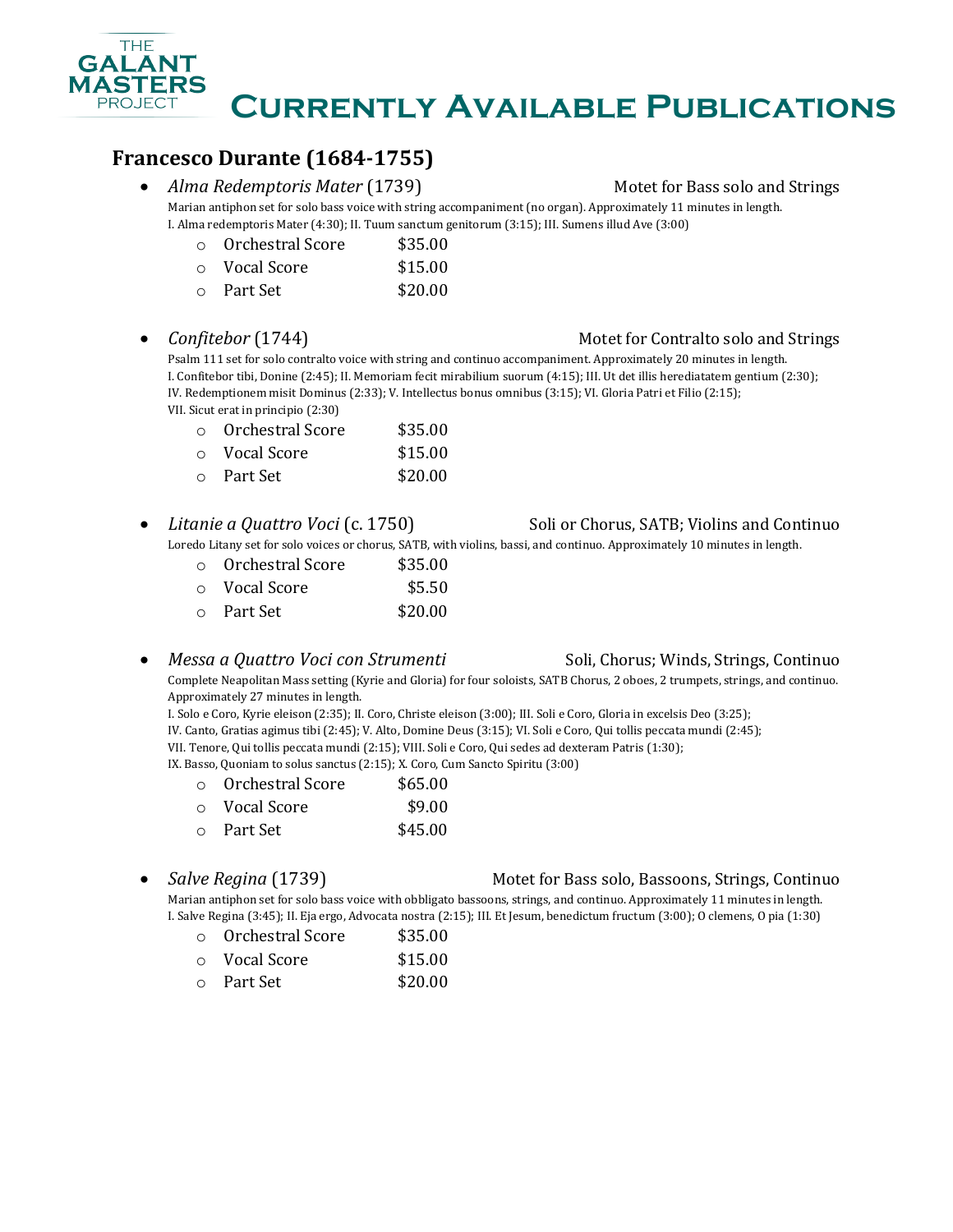

## **Francesco Durante (continued)**

### • *Vespro Breve* Soli or Chorus, SATB; Violins and Continuo

Short Vesper setting (no *Laudate Dominum*) scored for Soli or Coro SATB, 2 violins, and continuo. I. Dixit Dominus (3:15); II. Confitebor (4:45); III. Beatus vir (5:00); IV. Laudate pueri (2:30); V. Magnificat (4:45)

| $\circ$ | Orchestral Score | \$35.00 |
|---------|------------------|---------|
|         |                  |         |

- o Vocal Score \$8.00
- o Part Set \$20.00

# **Baldassare Galuppi (1706-1785)**

- *Domine ad adjuvandum me* (1762) Chorus SATB; Winds, Strings, Continuo Short *Domine ad adjuvandum me* setting for SATB chorus, 2 oboes, 2 trumpets, strings, and continuo. Approximately 4 minutes in length.
	- o Orchestral Score \$25.00
	- o Vocal Score (octavo) \$2.50
	- o Part Set \$25.00
- *Domine ad adjuvandum me* (1778) Soli SA, Chorus SATB; Winds, Strings, Continuo Short *Domine ad adjuvandum me* setting for soprano and alto soloists, SATB chorus, 2 oboes, 2 horns, strings, and continuo. Approximately 3 minutes in length.

| $\circ$ | Orchestral Score     | \$25.00 |
|---------|----------------------|---------|
| $\circ$ | Vocal Score (octavo) | \$2.50  |
|         | 0 Part Set           | \$25.00 |

### • *Laudate Pueri* (1751) Soli SA, Chorus SATB; Winds, Strings, Continuo

Extended setting of Psalm 113, scored for soprano and alto soloists, SATB Chorus, 2 oboes, 2 horns (replaced with trumpets in one movement), strings, and continuo. Approximately 20 minutes in length. I. Coro, Laudate pueri Dominum (6:35); II. Due, A solis ortu (4:40); III. Coro, Quis sicut Dominus (3:05); IV. Coro, Suscitans a

terra inopem (2:00); V. Canto, Qui habitare (3:40); VI. Alto, Gloria Patri (4:00); VII. Coro, Sicut erat in principio (3:00)

| $\cap$ | - Orchestral Score | \$60.00 |
|--------|--------------------|---------|
| $\cap$ | Vocal Score        | \$8.00  |
|        | 0 Part Set         | \$40.00 |

# **Niccolo Jommelli (1714-1774)**

• *Magnificat a Quattro Concertata* Soli SATB, Chorus SATB; Continuo

Magnificat setting in nine short movements, scored for SATB, with soloists, and continuo accompaniment. Approximately 15 minutes in length. This product is available as a "Realized" Score, which functions as both a full and a vocal score. I. Coro, Magnificat anima mea (1:30); II. Tenore, Quia respexit (1:45); III. Coro, Quia fecit (2:00); IV. Due, Et misericordia (1:45); V. Coro, Fecit potentiam (1:15); VI. Alto, Esurientes implevit (1:15); VII. Coro, Suscepit Israel (2:00); VIII. Trio, Sicut locutus est (2:15); IX. Coro, Gloria Patri et Filio (1:00)

- o Realized Score \$8.00
- o Continuo part set \$15.00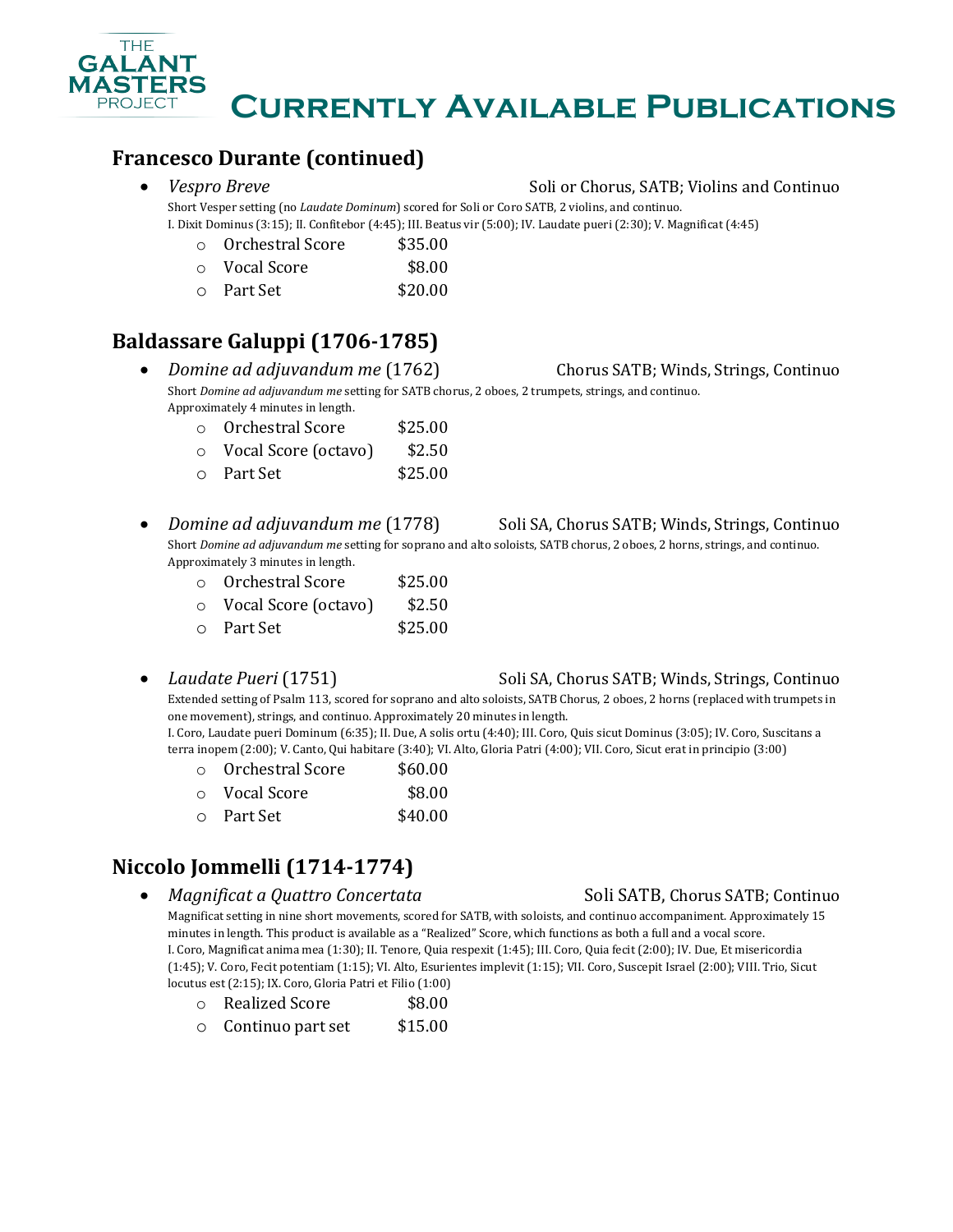## **Leonardo Leo (1694-1744)**

• *Introito del Mercoledì delle Ceneri* (1744) Chorus SATB; Continuo

*Stile antico* setting of the introit, gradual, and later part of the tract for Ash Wednesday, scored for SATB, with soloists, and continuo accompaniment. Approximately 7 minutes in length. This product is available as a "Realized" Score, which functions as both a full and a vocal score.

I. Misereris omnium, Domine (2:00); II. Miserere mei Deus (1:10); III. Misit de caelo (1:10); IV. Adjuva nos, Deus (2:00)

- o Realized Score \$3.50
- o Continuo part set \$15.00
- *Magnificat a Cinque Voci* (1740) Soli SSATB; Chorus SSATB; Strings, Continuo

*Magnificat* setting in seven movements, scored for soloists, choir, and strings. Approximately 15 minutes in length. I. Coro, Magnificat anima mea (3:30); II. Coro, Et Misericordia (1:30); III. Due, Fecit potentiam (2:45); IV. Coro, Esurientes implevit bonis (1:15); V. Coro, Misericordiae suae (1:45); VI. Coro, Sicut locutus est (1:30); VII. Coro, Gloria Patri (2:30)

- o Orchestral Score \$45.00
- o Vocal Score \$7.00
- o Orchestral part set \$40.00
- *Messa a Piu Voci* (1739) Soli SSATB; Chorus SSATB; Winds, Strings, Continuo

Neapolitan Mass setting (Kyrie and Gloria) in twelve movements, scored for SSATB soloists, SSATB Chorus, 2 oboes, 2 horns (dispensable), 2 trumpets, strings, and continuo. Approximately 32 minutes in length. I. Coro, Kyrie eleison (4:30); II. Soli e Coro, Christe eleison (3:00); III. Coro, Kyrie eleison (1:00); IV. Coro, Gloria in excesis Deo (2:15); V. Soli e Coro, Et in terra pax (2:00); VI. Quartetto (SSAT), Laudamus Te (3:30); VII. Basso e Coro, Gratias agimus tibi (1:45); VIII. Due (SA), Donine Deus (3:30); IX. Coro, Qui tollis peccata mundi (2:45); X. Tenore, Qui tollis peccata mundi (2:15); XI. Basso: Quoniam tu solus sanctus (2:15); XII. Coro, Cum Sancto Spiritu (3:00)

- o Orchestral Score \$65.00
- o Vocal Score \$9.80
- o Orchestral part set \$48.00

### • *Messa Completa a Quattro Voci Piena* Soli SA; Chorus SATB; Continuo

"Complete" Neapolitan Mass (Kyrie, Gloria, Credo) scored for SATB Chorus and continuo. One movement for SA duet. Approximately 20 minutes in length. This product is available as a "Realized" Score, which functions as both a full and a vocal score.

I. Kyrie eleison (1:15); II. Christe eleison (1:30); III. Kyrie eleison (1:45); IV. Gloria in excelsis Deo (2:30); V. Qui tollis peccata mundi (3:00); VI. Amen (1:15); VII. Credo in unum Deum (2:15); VIII. Et incarnatus est (1:00); IX. Crucifixus (Due, Canto e Alto) (1:45); X. Et Resurrexit (3:30)

| Realized Score | \$9.00 |
|----------------|--------|
|                |        |

o Continuo part set \$15.00